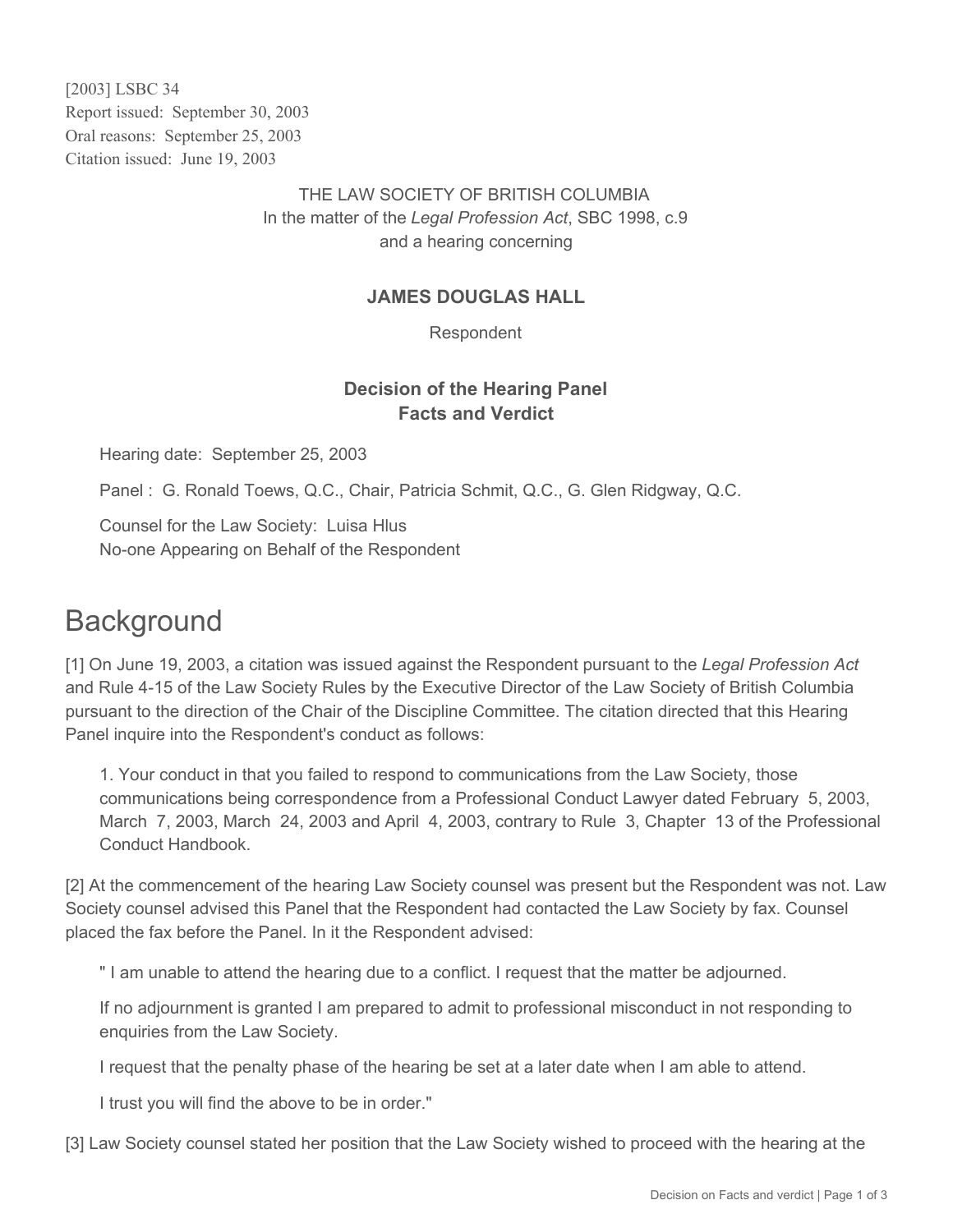scheduled date and time.

[4] This Panel ruled that the hearing would proceed on September 25, 2003, without further notice to the Respondent.

[5] Law Society counsel entered the citation and an affidavit of service showing that the citation, together with a letter from the Executive Director of the Law Society, setting a hearing date of September 25, 2003, had been served on the Respondent on June 20, 2003. Law Society counsel also submitted a copy of the Respondent's fax, referred to above, together with a cover sheet from the Respondent for that fax, which this Panel admitted as Exhibit 3.

[6] This Panel finds that the Respondent has been properly served and that he was made aware of this hearing date.

[7] The Law Society called two witnesses, both Law Society staff: Howie Caldwell and David McCartney. Through these witnesses, Law Society counsel submitted a Book of Documents which the Panel admitted into evidence. The Book of Documents consisted of copies of five letters from Mr. Caldwell to the Respondent, from February 5, 2003 to April 24, 2003, and the Respondent's responses, by fax on February 24, 2003, and by telephone (as represented by a copy of Mr. Caldwell's note of a telephone conversation he had with the Respondent on April 7, 2003).

[8] The evidence of the witnesses and the documentary evidence may be summarized as follows:

(a) a complaint was made to the Law Society about the Respondent by another B.C. lawyer;

(b) in a letter dated February 5, 2003, Law Society staff advised the Respondent of the substance of the complaint and asked if the Respondent could provide any information which would assist the Law Society in responding to the complainant. That letter advised the Respondent that he might wish to consult counsel before responding and that he should report the matter to the Lawyer's Insurance Fund. The letter asked for a response within four weeks of February 5, 2003;

(c) the Respondent replied with a fax, dated February 24, 2003, to Law Society staff which stated that he would respond to the letter by February 27, 2003;

(d) Law Society staff did not, in fact, receive any other response to the letter of February 5, 2003, until April 7, 2003, despite reminder letters sent March 7th, March 24th, and April 4th, 2003;

(e) Mr. Caldwell had a brief telephone conversation with the Respondent on April 7, 2003, during which the Respondent said that he would respond " by Wednesday" , April 9, 2003;

(f) Law Society staff did not, in fact, receive any further response from the Respondent after April 7, 2003;

(g) Mr. Caldwell wrote a final letter to the Respondent, dated April 24, 2003, advising him that he was referring the matter to the Discipline Committee. That letter repeats his request for a response to the original complaint and also asks for an explanation for the Respondent's failure to respond. It repeats an earlier recommendation that the Respondent discuss the matter with counsel;

(h) Mr. Caldwell's letter of April 24, 2003, was personally delivered on the Respondent by Mr. McCartney on April 25, 2003;

(i) The Respondent has never responded to the substance of the matters raised in Mr. Caldwell's letter of February 5, 2003, regarding the original complaint.